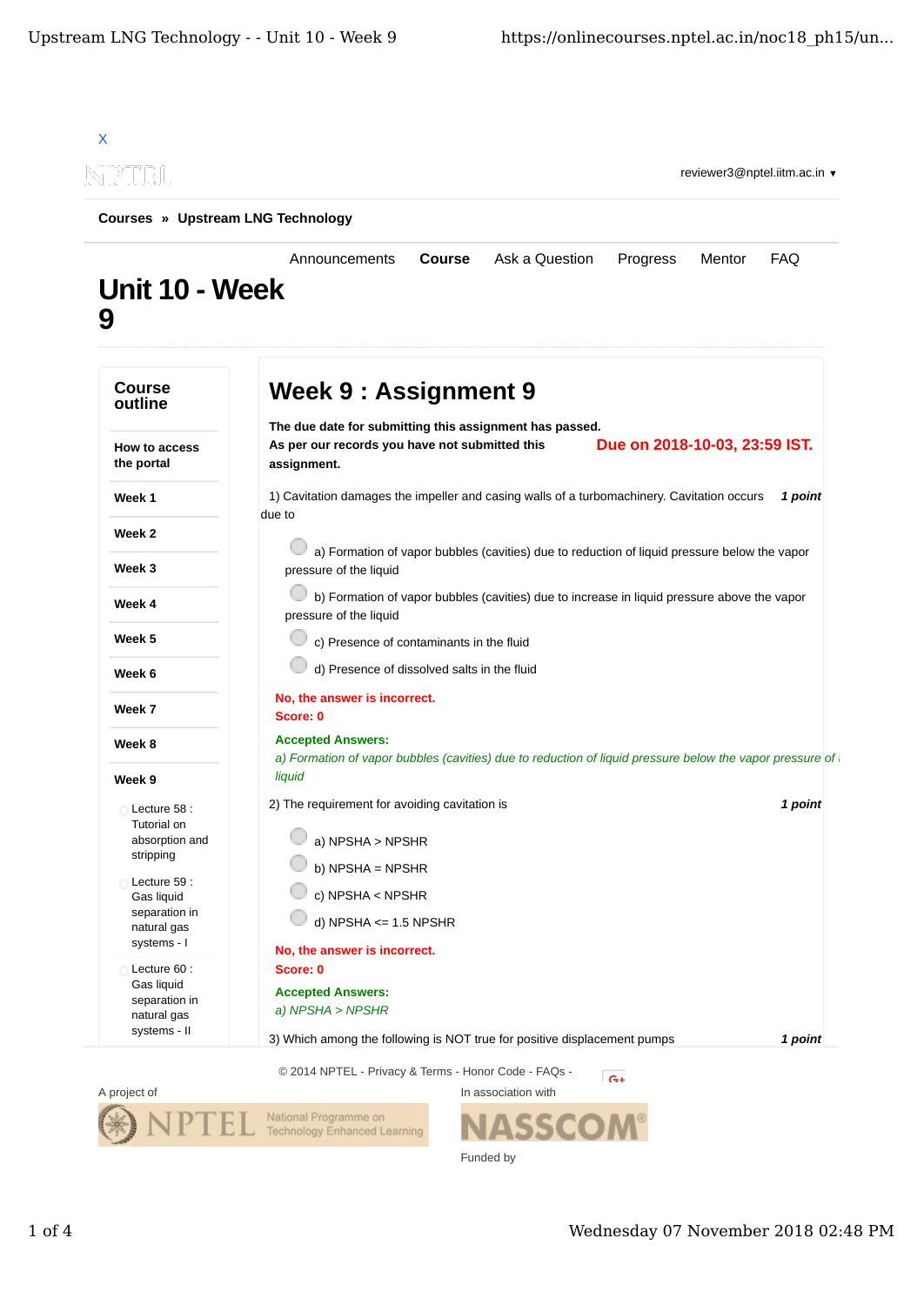## Upstream LNG Technology - - Unit $10$  - Week  $9$

| multicomponent<br>distillation -I         | No, the answer is incorrect.                                                                                                                                                                                                       |
|-------------------------------------------|------------------------------------------------------------------------------------------------------------------------------------------------------------------------------------------------------------------------------------|
|                                           | Score: 0<br>ce De                                                                                                                                                                                                                  |
| Lecture 63 :<br>Tutorial on               | <b>Accepted Answers:</b>                                                                                                                                                                                                           |
| multicomponent                            | d) Provides higher discharge than centrifugal pumps                                                                                                                                                                                |
| distillation -II                          | 4) Which of the following does not belong to the same group of pumps?<br>1 point                                                                                                                                                   |
| lecture 64 :                              | a) Radial pump                                                                                                                                                                                                                     |
| Pumps in<br>natural gas                   |                                                                                                                                                                                                                                    |
| systems - I                               | b) Gear pump                                                                                                                                                                                                                       |
| Lecture 65 :                              | c) Axial flow pump                                                                                                                                                                                                                 |
| Pumps in<br>natural gas                   | d) Mixed flow pump                                                                                                                                                                                                                 |
| systems - II                              | No, the answer is incorrect.                                                                                                                                                                                                       |
| Lecture                                   | Score: 0                                                                                                                                                                                                                           |
| <b>Materials</b>                          | <b>Accepted Answers:</b>                                                                                                                                                                                                           |
| Quiz: Week 9:                             | b) Gear pump                                                                                                                                                                                                                       |
| Assignment 9                              | 5) With increase in the pumping capacity for a radial centrifugal pump,<br>1 point                                                                                                                                                 |
| Feedback for<br>Week 9                    | a) Head first increases and then decreases                                                                                                                                                                                         |
| Week 10                                   | b) Efficiency first increases and then decreases                                                                                                                                                                                   |
|                                           | c) Brake horse power first decreases and then increases                                                                                                                                                                            |
| <b>Week 11</b>                            | d) Head tends to decrease continuously.                                                                                                                                                                                            |
| Week 12                                   | No, the answer is incorrect.                                                                                                                                                                                                       |
| <b>Download</b>                           | Score: 0                                                                                                                                                                                                                           |
| <b>Videos</b>                             | <b>Accepted Answers:</b>                                                                                                                                                                                                           |
|                                           | b) Efficiency first increases and then decreases                                                                                                                                                                                   |
| <b>Assignment</b><br>Solution             | d) Head tends to decrease continuously.                                                                                                                                                                                            |
|                                           | 6)<br>1 point                                                                                                                                                                                                                      |
| <b>Interactive</b><br><b>Session with</b> | Use the following statements for the solution of questions 6, 7 and 8.                                                                                                                                                             |
| <b>Students</b>                           | 100 kmol/hr of a saturated liquid feed containing 30 mole % benzene (1) [B.P. 80°C], 30 mole % toluene                                                                                                                             |
|                                           | (2) [B.P. 110.6°C] and 40 mole % ethylbenzene (3) [B.P. 136°C] is to be fractionated in a distillation column<br>to recover 98 % of the benzene at the top $(f_{1,D})$ and 94 % of the toluene in the bottom product $(f_{2,W})$ . |
|                                           | The column pressure is essentially atmospheric, and the reflux returned to the tower is at its bubble point.                                                                                                                       |
|                                           | The average relative volatilities are:                                                                                                                                                                                             |
|                                           | $\alpha_{12} = 2.4 \quad \alpha_{32} = 0.48$                                                                                                                                                                                       |
|                                           | The minimum number of trays( $N_{min}$ )found using the Fenske equation is about                                                                                                                                                   |
|                                           | a) 15.24                                                                                                                                                                                                                           |
|                                           | b) 7.588                                                                                                                                                                                                                           |
|                                           | $\circ$ c) 2.35                                                                                                                                                                                                                    |
|                                           | $d)$ 4.25                                                                                                                                                                                                                          |
|                                           |                                                                                                                                                                                                                                    |
|                                           | No, the answer is incorrect.<br>Score: 0                                                                                                                                                                                           |
|                                           | <b>Accepted Answers:</b>                                                                                                                                                                                                           |
|                                           | $b)$ 7.588                                                                                                                                                                                                                         |
|                                           | 7) The fraction of ethylbenzene removed at the bottoms $(f_{3,W})$ is about<br>1 point                                                                                                                                             |
|                                           | a) 0.99975                                                                                                                                                                                                                         |
|                                           | b) 0.54625                                                                                                                                                                                                                         |
|                                           | c) 0.21458                                                                                                                                                                                                                         |
|                                           |                                                                                                                                                                                                                                    |